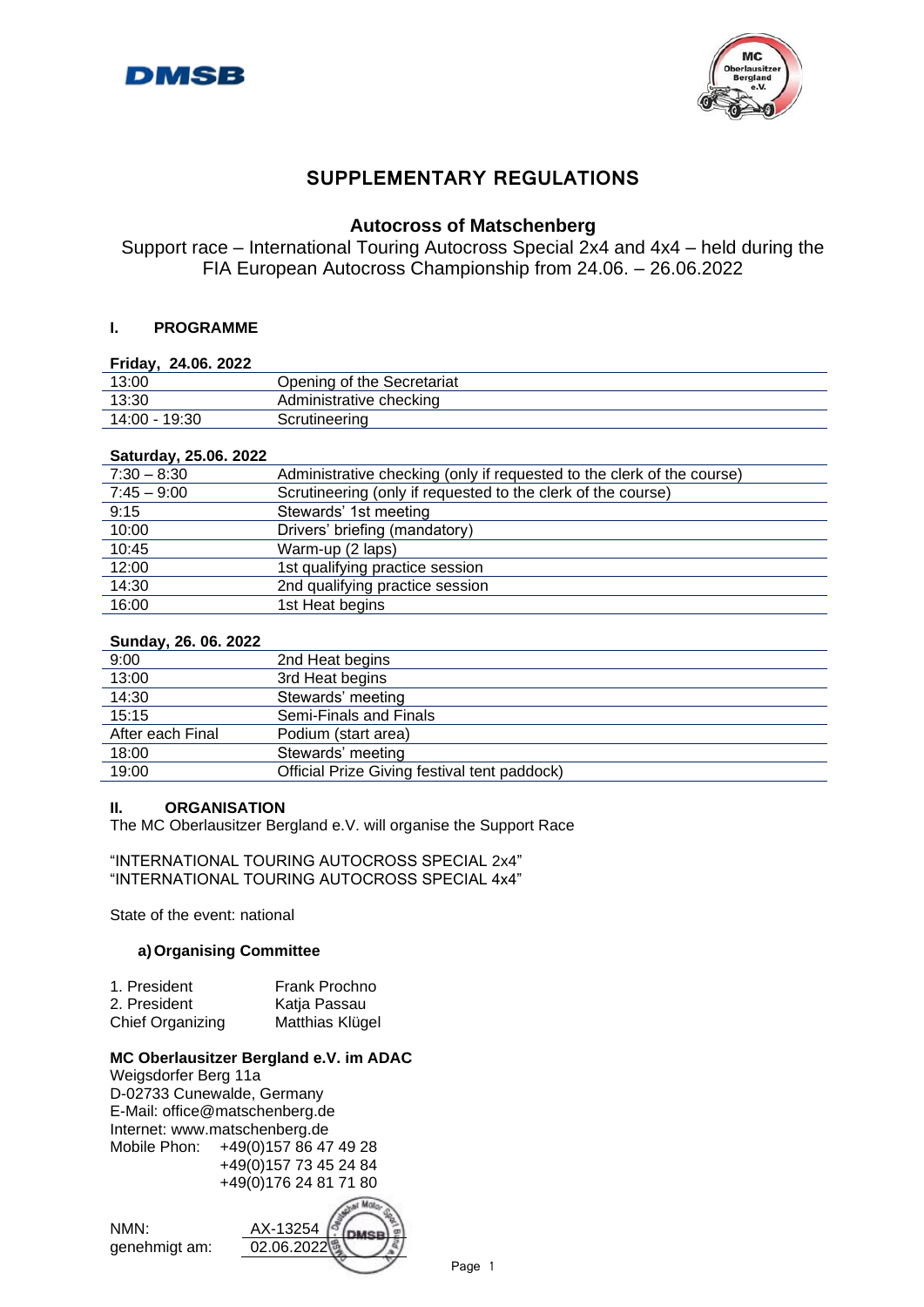



## **b)Officials**

| - Steward                       |               | Wieland Unnasch             | (DEU) |
|---------------------------------|---------------|-----------------------------|-------|
| - Steward                       |               | <b>Martin Zurhoff</b>       | (DEU) |
| - Clerk of the course           |               | <b>Holger Diebel</b>        | (DEU) |
|                                 |               |                             |       |
| - Secretary to the stewards     |               | Pascal Schröder             | (DEU) |
| - Assistant clerk of the course |               | <b>Enrico Reichel</b>       | (DEU) |
| - Secretary of the Competition  |               | Jasmin Meile                | (DEU) |
| - Chief scrutineer              |               | <b>Ulrich Nolte</b>         | (DEU) |
| - Chief timekeeper              |               | Chronomoto, Peter Majoshazi | (HUN) |
| - Safety officer                |               | <b>Tony Rycer</b>           | (DEU) |
| - Chief medical officer         |               | Dr. Matthias Purfürst       | (DEU) |
| - Competitors' liaison officer  |               | Jan Hohmeier                | (DEU) |
| - Judges of fact:               | - startline   | Steffen Simon               | (DEU) |
|                                 | - false start | <b>Christian Frindt</b>     | (DEU) |
|                                 | - finish      | <b>Enrico Reichel</b>       | (DEU) |
|                                 |               |                             |       |

## **c)Official Notice Board**

<http://www.chronomoto.com/fiaautocross/> The Official Notice Board is located in the Paddock, Sanitary Building East Front.

## **III. GENERAL CONDITIONS**

This Support Race for Touring Autocross will not count into any championship

‐ Vehicles TAX 4x4 or 4x2 according to DMSB-Autocross-Reglement or according to FIA Appendix J Article 253 and 279 B

- The safety standarts (safety belts, seats, drivers safety equipment) must comply with the DMSB– Autocross –Regelemnt or FIA Sandarts.

‐ Tires of your own choice

- ‐ Fuel of your own choice must be commercial fuel with max. of 102 oct.
- ‐ The vehicle must have a sporting license from the corresponding ASN.
- ‐ Valid 2022 International or National driver´s license issued by ASN
- ‐ The race will be in accordance with the FIA European Championship Sporting Code
- ‐ The organizer will issue starting numbers to the drivers
- ‐ Starting fee for each vehicle is 150 EUR (including paddock fee, transponder)
- ‐ For prize money offered by organizer MC Oberlausitzer Bergland e. V. see the table in the
- Supplementary Regulations
- ‐ First 10 drivers will be rewarded with a cup.

Vehicles from the finals will NOT enter the PARC-FERMÉ

## **a) DESCRIPTION OF THE CIRCUIT**

| Place:          | Cunewalde / Weigsdorf-Köblitz Germany         |
|-----------------|-----------------------------------------------|
| Telephone:      | +49(0)176 24 81 71 80                         |
| Length:         | 820 metres                                    |
| Width of start: | 15 metres                                     |
| Maximum width:  | 16 metres                                     |
| Minimum width:  | 11 metres                                     |
| Location:       | Matschenberg Offroad Arena, Matschenstraße    |
|                 | 02733 Cunewalde / Weigsdorf-Köblitz / GER     |
| Point GPS:      | $51^{\circ}$ 5'36" N / 14 $^{\circ}$ 29' 8" F |

Point GPS:

NMN: genehmigt am: 02.06

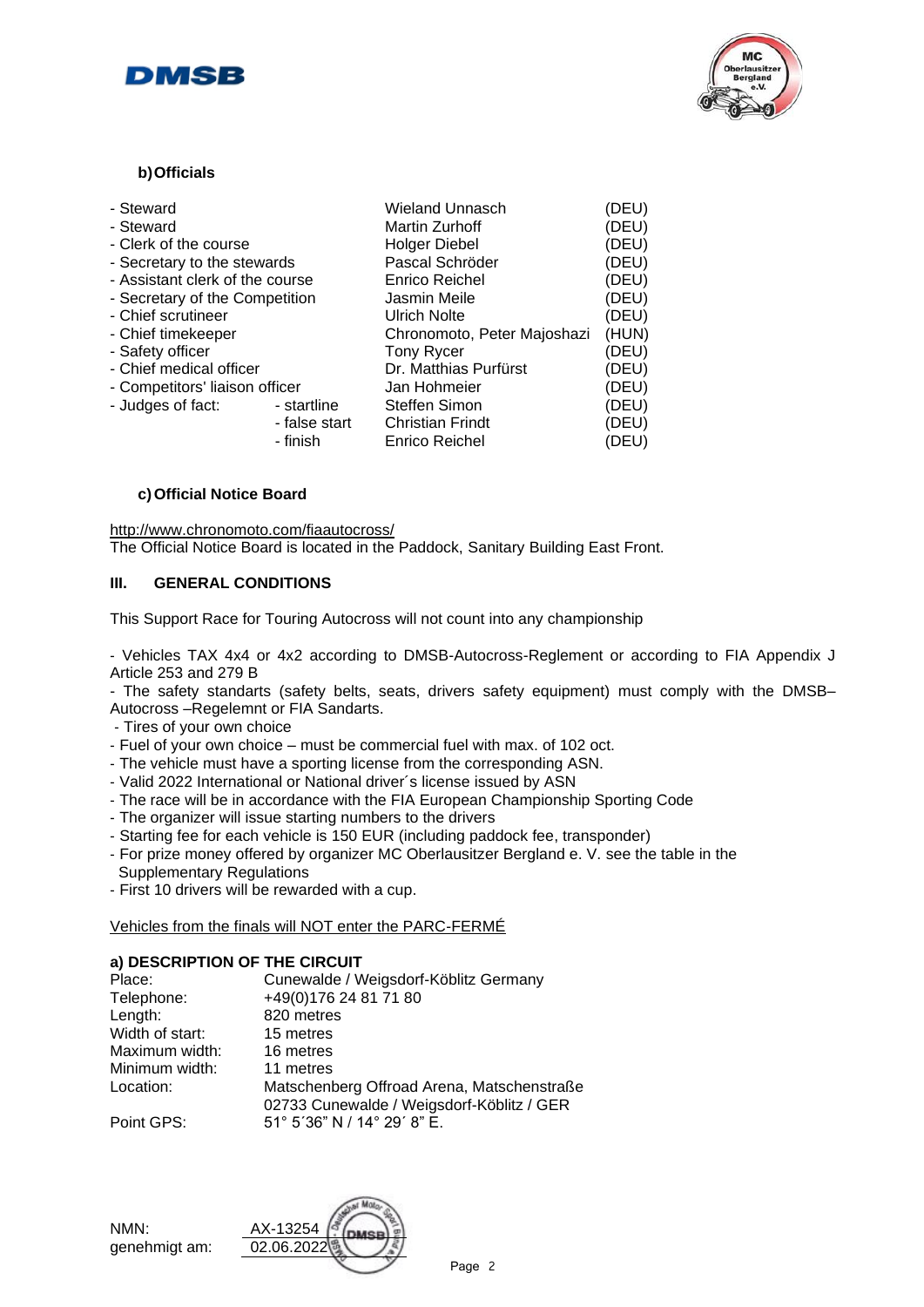



## **b) ENTRY FORMS – ENTRIES**

Anybody wishing to take part in the Competition register via e-mail at [office@matschenberg.de](mailto:office@matschenberg.de)

The maximum number of starters will be 15 in category 2x4 and 15 in category 4x4. The system for booking of parking places in paddock will start on 04.06.2022 website www.matschenberg.de

## **c) ENTRY FEES**

The entry fee has to be settled till the closing date of entries (20.06.2022): 150€ (including the service fee)

As the entry form from the Driver and the confirmation of the acceptance from the organiser is considered as a contract, the Driver, not coming to the Competition, has to apologise giving the reason as soon as possible.

## **The entry fee will be paid before (20/06/2022), closing date for entries**

## **IBAN: DE66 8555 0000 1000 0741 76**

**d)** Entry fees may be refunded only:

- **-** to candidates who are not accepted,
- **-** in the case of the Competition not taking place,
- **-** if the Competitor withdraws his entry no later than the Monday before the Competition. If the withdrawal is announced to the organiser between that Monday and the opening of the administrative checking, 50% only of the entry fee will be refunded.

## **IV. INSURANCE**

#### **Insurance Company:**

Allianz Versicherungs-AG Königinstraße 28 80802 München Registration No.:

**Insurance policy no.:** A344160146942 **Date completed:**

#### **Insured is the motor sport competition:**

FIA European Autocross Championship, on 25.06. - 26.06.2022 The ticked insurance cover exists according to the invitation bid approved/registered by the sport instance for: Liability insurance.

#### **Sums insured:**

EUR 10.000.000.- for personal injury and property damage per event, but not more than

EUR 1.100.000.- for financial losses

## **V. NOISE CHECKING**

The DMSB noise regulations must be observed.